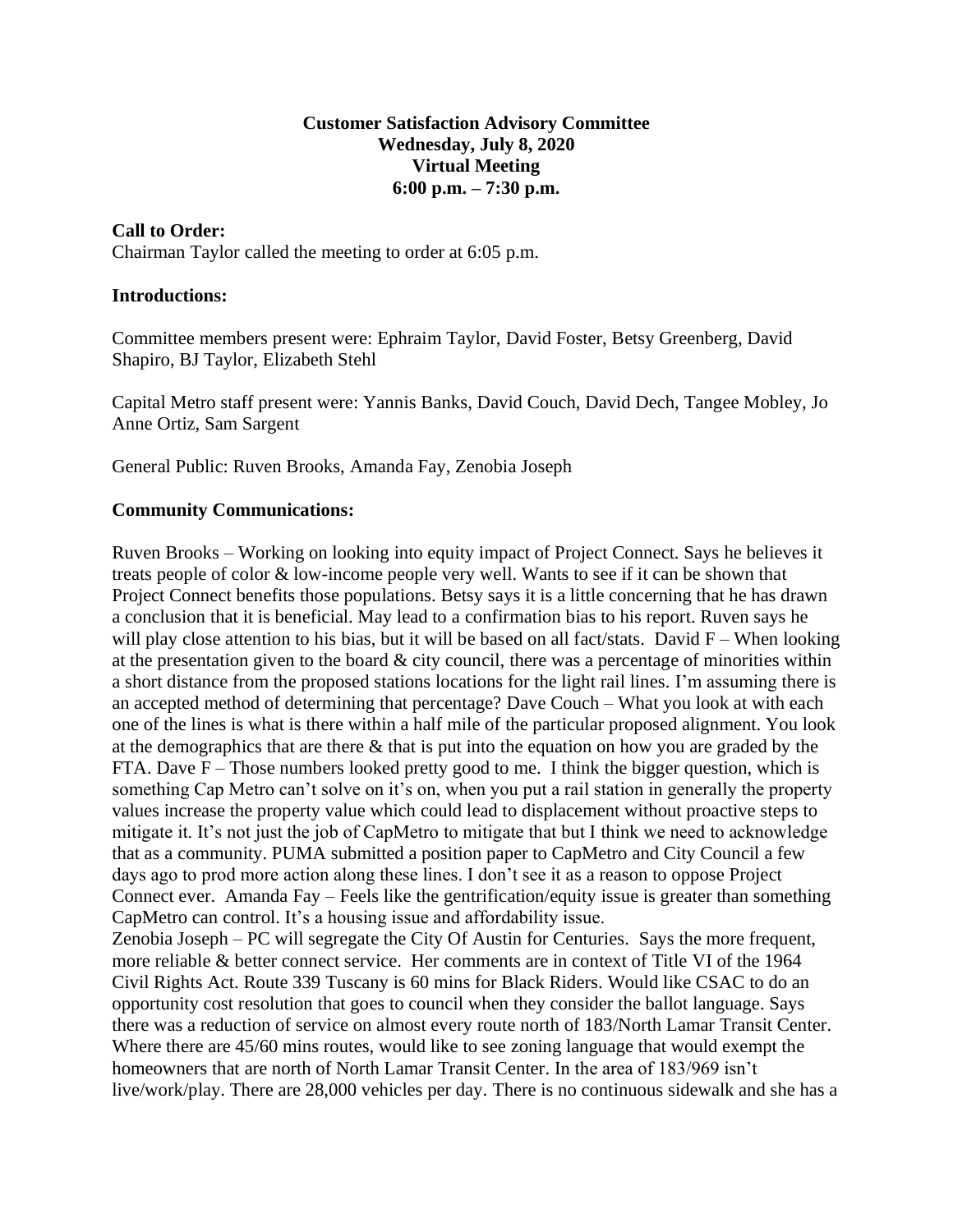picture of a white man in a wheelchair in the road with the cars Says it is disingenuous to say that it's more frequent, more reliable and better connected and talk about safety. She says the public service announcement on KAZI equates to propaganda. It's 24-30 years before the area north of North Lamar Transit Center will be considered. Also says that CAMPO has voted to reduce & defer some of the roadway projects and that includes Project Connect. Says it is disingenuous to get on Black radio station & promote that these buses and rail lines are coming their way when it isn't. She wants an apology issued on the radio and to remove the information. She says that because it is underwritten KAZI closes their eyes. She calls it propaganda because she listens to KUT too & says that it doesn't air on KUT. The KAZI spot plays from 5 am to 11 pm every 4 hours. She says that the spot on KUT runs for 15 seconds. KUT says when buses are delayed, someone dies from Covid-19 and gave information in June when the fare was free. Says 801 S. Bound Chinatown stop ID 5857, Dottie Watkins has heard her ask for this many times. There is no reason why we need to cross a 5-lane highway mid-block. A 2009 study says mid-block crossings is where people get killed. Stop needs to be at CVS Pharmacy. Wants the 392 to move back to Arboretum. Dave  $C -$ Says there is one section with CAMPO about grade separation at North Lamar/Airport and the Red Line. There was funding that was supposed to available to do environmental work & preliminary engineering. It was taken and brought over to be associated for the I-35 project. It was approximately for \$6 million dollars. As we go thru Orange line to do the preliminary engineering & environmental it will be a part of the Orange Line contract. We will look to in the future with CAMPO to get some of that funding back. Zenobia – Asks for clarity of on the timeline for north of 183. Dave – There's a whole series of issues that goes with that. First is the ability to go ahead and build out a system starting from the center out. You also can't build out the entire system at one time. That takes us to starting in the center of the city and working out for what will be the light rail lines. The logical place at the north and south end of the Orange line are our existing transit centers. You are correct we have to work thru issues with TxDot to go up North Lamar from 183 to Tech Ridge. Even if it was resolved today we are still at a point where we have to go thru a sequential manner that is also tied to the availability of the funding is. The work on the northern portion depends upon the issues of funding, availability of funding, being able to get the work done and coming to a conclusion with TxDot. Those are the pieces that surround it. When you have a program that has the potential to be a \$10 Billion program it has to be done sequentially and that is the way it is laid out right now. BJ – If there is a need to modify the information that is going over the airwaves, what is the possibility for that? Dave – What we can do is take it back to Marketing  $&$  Communication groups. Asks Yannis to take it back to Brian's group to look at it as well as Tangee.? Zenobia – Route 18 is a frequent route & asking to move the terminus to the retail center. Tangee took notes on Route 18 & will have staff & planning look at changes to by the retail center.

#### **Red Line Update**

#### *David Dech, VP Rail Operations*

Over the last 2 years have been working hard to have better frequency as well as a safe, reliable system. Over the past 2 years we have built 5 passing sidings. We have built doubletracking between Plaza Saltillo & I-35 that will tie into our new downtown station. The station is finally starting to look like station. There will be a nice public area on the eastside of it that will be able to have food trucks. We are in real good position on Positive Train Control. PTC will prevent train to train collisions, overspeed derailment, train from going over an improperly aligned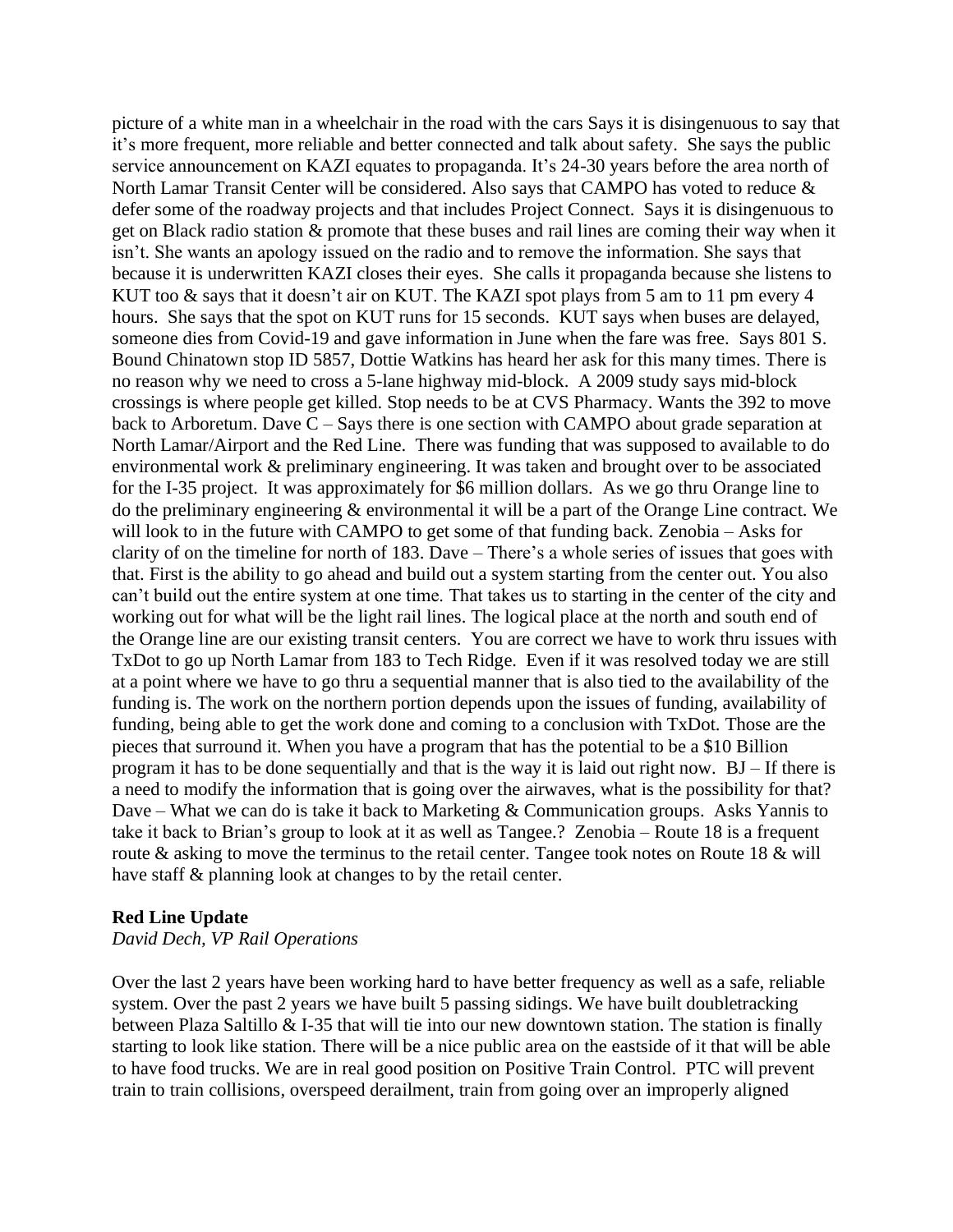switch and keep a training from speeding thru construction zones. We are in revenue service demonstration on the entire line now. We have submitted our safety plan to the Federal Government. We are hoping to be certified by August  $10<sup>th</sup>$ , even though the Federal deadline 31<sup>st</sup>. We are finalizing a design for Broadmoor station, near the Domain. We are designing a dual platform, double track station there. It will be a year or two before it's done but will give us 2 really good locations for people to go on the Red Line. Dave F – I noticed plans to upgrade the Red Line were scaled back going into the March joint meeting & was wondering what caused that. Dave  $C$  – When we started to look at everything as a system instead as individual lines, what was happening because of the good connection at Crestview there are individuals who will switch out at Crestview due to the Orange going into a direct stop & destination into the heart of downtown. Also with the portions that we will be doing, when looking at what the potential is it satisfied the need into the future so there wasn't a need to do that second part into the Red Line. Dave F – One of the things I look at is Leander. May day job was working to keep them in the system, I just wanted to make sure that community will continue to be served by Project Connect. Dave  $C - We$  have no intention on changing the Red Line operation at all in that area. Sam – We have continued to have a lot of conversations with all our small cities. We went up about a year ago to brief City Council & reassure them of our commitment. We started an on demand Pick Up zone there. We have our rail service going there. I think our Pickup service has gone a long way of reestablishing trust there. I think Dave & others have done a great job of explaining the benefits to Leander. Dave  $D - A$  couple months ago, I attended a groundbreaking for a new shopping area just north of our train station there. They are excited about the potential for people to come up to Leander for shopping instead of the reverse.

#### **Good Hands Update**

#### *Sam Sargent, Deputy Chief of Staff*

Started as part of our Covid-19 response in early March. We knew we would have many administrative staff who would be teleworking due to their job & that their functions wouldn't be 100% anymore. We wanted to do all we can to help those who were not able to telework. The scope started in expand in early April. We have midday bus stop cleaning and concentrating cleaning crews at Tech Ridge, North Lamar Transit Center, Westgate, and South Congress Transit center from 10 am to 4 pm. Overnight are vehicles are getting their heavy duty cleaning you've seen on the news. Amanda Fay – Have any thoughts about adding UV lighting cleaning solutions on your buses to do deep clean? Sam – I have heard of it with MTA but I will defer to Tangee if she is familiar. Tangee – We are in the process of trying to get 4 buses outfitted to clean with UV light to clean the air as attached to the HVAC system as a pilot program. Amanda – Would love to be able to talk to you about the all the various products. There are different wave lengths, some safe to be under, others not. Dave  $F - I$  have been taking the buses, started a couple of months back. I appreciate the measures that CapMetro has been doing to clean the buses. Have any thoughts been given to if the pandemic worsens? Will there be rear door boarding and free rides again? Sam – The rear door boarding was because we were trying to limit operator/customer interaction. Now that we have gotten our fleet installed with barriers there should not be a need to return to rear door boarding only. But if things continue to tick up any options will be on the table. President has been clear about that and we want to make sure people are safe. Tangee – We currently have 324 outfitted out of 426 with the polycarbonate